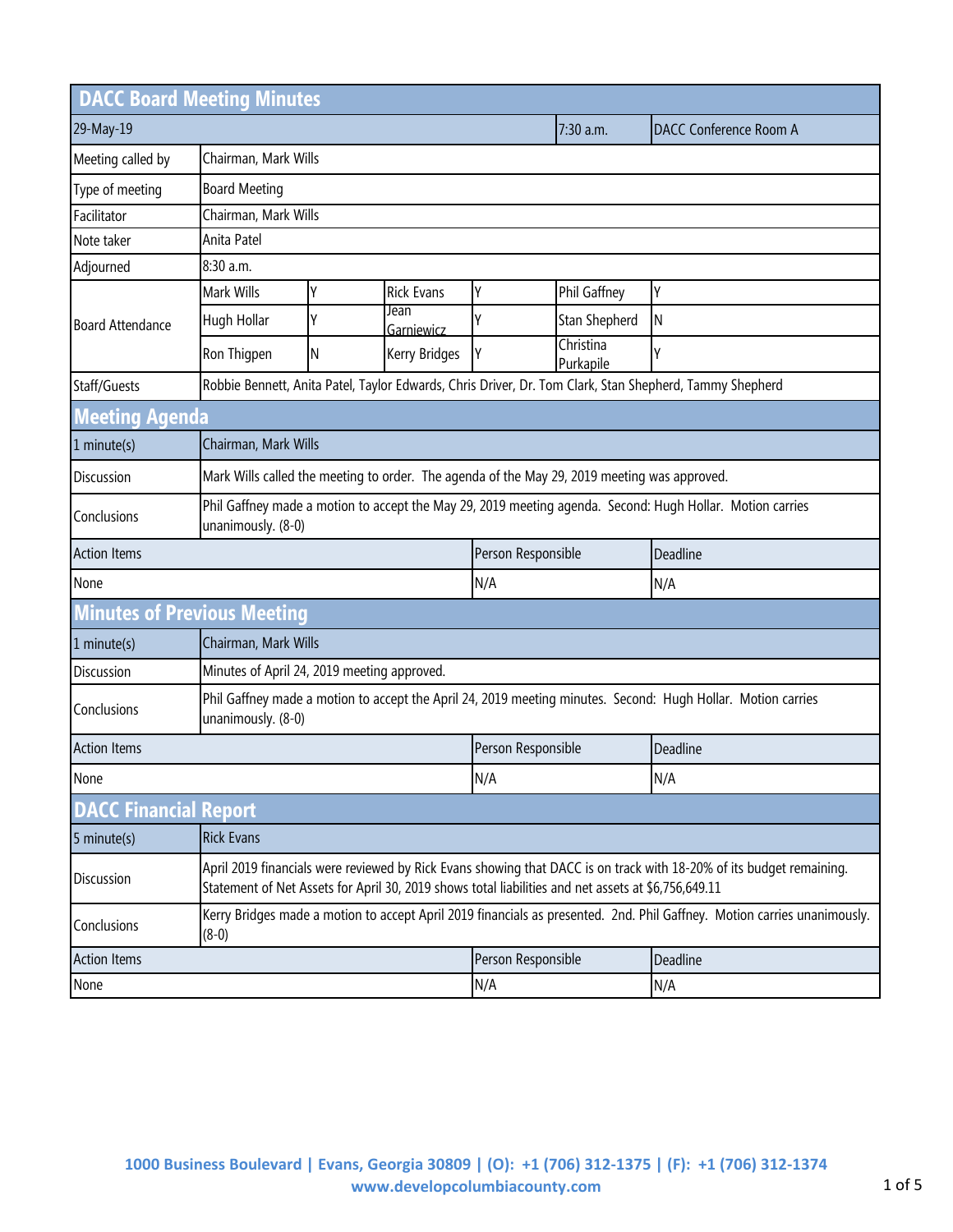| <b>Chairman's Report</b>           |                                                                                                                                                                                                                                                                                                                                                                                                                                                                                                                                                                                                                                                                                                                                                                                                                                                                                                                                                                                                                                                                                                                                                                   |                    |     |          |     |
|------------------------------------|-------------------------------------------------------------------------------------------------------------------------------------------------------------------------------------------------------------------------------------------------------------------------------------------------------------------------------------------------------------------------------------------------------------------------------------------------------------------------------------------------------------------------------------------------------------------------------------------------------------------------------------------------------------------------------------------------------------------------------------------------------------------------------------------------------------------------------------------------------------------------------------------------------------------------------------------------------------------------------------------------------------------------------------------------------------------------------------------------------------------------------------------------------------------|--------------------|-----|----------|-----|
| $0$ minute(s)                      | <b>None</b>                                                                                                                                                                                                                                                                                                                                                                                                                                                                                                                                                                                                                                                                                                                                                                                                                                                                                                                                                                                                                                                                                                                                                       |                    |     |          |     |
| <b>Discussion</b>                  | None                                                                                                                                                                                                                                                                                                                                                                                                                                                                                                                                                                                                                                                                                                                                                                                                                                                                                                                                                                                                                                                                                                                                                              |                    |     |          |     |
| Conclusions                        |                                                                                                                                                                                                                                                                                                                                                                                                                                                                                                                                                                                                                                                                                                                                                                                                                                                                                                                                                                                                                                                                                                                                                                   |                    |     |          |     |
| <b>Action Items</b>                | Person(s) Responsible<br>Deadline                                                                                                                                                                                                                                                                                                                                                                                                                                                                                                                                                                                                                                                                                                                                                                                                                                                                                                                                                                                                                                                                                                                                 |                    |     |          |     |
| None                               |                                                                                                                                                                                                                                                                                                                                                                                                                                                                                                                                                                                                                                                                                                                                                                                                                                                                                                                                                                                                                                                                                                                                                                   |                    | N/A |          | N/A |
| <b>DACC Committee Reports</b>      |                                                                                                                                                                                                                                                                                                                                                                                                                                                                                                                                                                                                                                                                                                                                                                                                                                                                                                                                                                                                                                                                                                                                                                   |                    |     |          |     |
| $0$ minute(s)                      | None                                                                                                                                                                                                                                                                                                                                                                                                                                                                                                                                                                                                                                                                                                                                                                                                                                                                                                                                                                                                                                                                                                                                                              |                    |     |          |     |
| Discussion                         | None                                                                                                                                                                                                                                                                                                                                                                                                                                                                                                                                                                                                                                                                                                                                                                                                                                                                                                                                                                                                                                                                                                                                                              |                    |     |          |     |
| Conclusions                        |                                                                                                                                                                                                                                                                                                                                                                                                                                                                                                                                                                                                                                                                                                                                                                                                                                                                                                                                                                                                                                                                                                                                                                   |                    |     |          |     |
| <b>Action Items</b>                |                                                                                                                                                                                                                                                                                                                                                                                                                                                                                                                                                                                                                                                                                                                                                                                                                                                                                                                                                                                                                                                                                                                                                                   | Person Responsible |     | Deadline |     |
| None                               |                                                                                                                                                                                                                                                                                                                                                                                                                                                                                                                                                                                                                                                                                                                                                                                                                                                                                                                                                                                                                                                                                                                                                                   |                    | N/A |          | N/A |
| <b>Economic Development Update</b> |                                                                                                                                                                                                                                                                                                                                                                                                                                                                                                                                                                                                                                                                                                                                                                                                                                                                                                                                                                                                                                                                                                                                                                   |                    |     |          |     |
| 13 minute(s)                       | Robbie Bennett                                                                                                                                                                                                                                                                                                                                                                                                                                                                                                                                                                                                                                                                                                                                                                                                                                                                                                                                                                                                                                                                                                                                                    |                    |     |          |     |
| <b>Discussion</b>                  | Robbie Bennett shared the following updates:<br>* Taylor Edwards attended training at University of Oklahoma in early May<br>* Road work is finishing at the White Oak Business Park with utilities completion occurring.<br>* Timber harvesting will continue in a few weeks once drying occurs over the summer<br>* GEDA Spring workshop was attended by Robbie and Taylor. It was a good opportunity to network with State and State<br>project managers.<br>* Robbie upcoming travel will include:<br>- Seus-CA<br>- AU Cyber Mission<br>- Select USA<br>Taylor Edwards shared the following updates:<br>*HR Group- meeting on July 10, 2019. Melissa Furman will be the guest speaker presenting on the topic of recruiting and<br>retaining workforce.<br>* Existing Industry continues to ask for wage data<br>* Training at University of Oklahoma was beneficial to her role as well as good networking<br>* Social Media - followers and touches continue to increase<br>* GRAD Application sent to 3rd party consultant who has recommended it for approval. Robbie stated that Phil Bryant said<br>that it was one of the best application ever seen. |                    |     |          |     |
| Conclusions                        |                                                                                                                                                                                                                                                                                                                                                                                                                                                                                                                                                                                                                                                                                                                                                                                                                                                                                                                                                                                                                                                                                                                                                                   |                    |     |          |     |
| <b>Action Items</b>                |                                                                                                                                                                                                                                                                                                                                                                                                                                                                                                                                                                                                                                                                                                                                                                                                                                                                                                                                                                                                                                                                                                                                                                   | Person Responsible |     | Deadline |     |
| None                               |                                                                                                                                                                                                                                                                                                                                                                                                                                                                                                                                                                                                                                                                                                                                                                                                                                                                                                                                                                                                                                                                                                                                                                   |                    | N/A |          | N/A |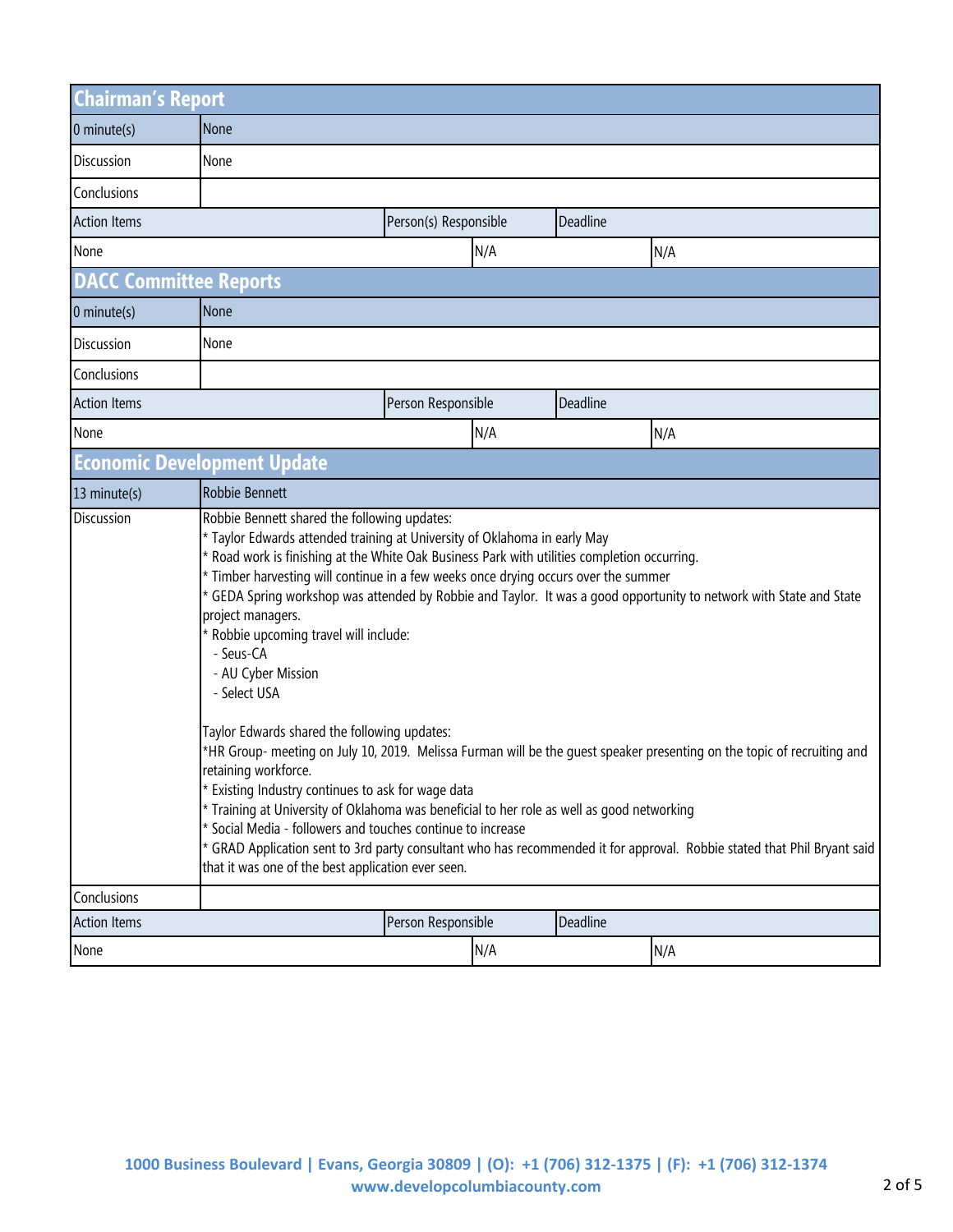| <b>Old Business</b>       |                                                                                                                                                                                                                                                                                                                                       |                    |          |  |  |  |
|---------------------------|---------------------------------------------------------------------------------------------------------------------------------------------------------------------------------------------------------------------------------------------------------------------------------------------------------------------------------------|--------------------|----------|--|--|--|
| $7$ minute(s)             | Robbie Bennett                                                                                                                                                                                                                                                                                                                        |                    |          |  |  |  |
| <b>Discussion</b>         | Executive Committee has reviewed and made recommendations to the budget for next year. Increases are needed in<br>Development Class, Business Development, Film Columbia County, Research, Personnel, Rent and Utilities, 4 remaining<br>months of Capital Campaign, DACC Reserve funding already set aside for master planning etc.) |                    |          |  |  |  |
| Conclusions               | Hugh Hollar made a motion to approve the presented budget assuming that the county approves \$485,000                                                                                                                                                                                                                                 |                    |          |  |  |  |
| <b>Action Items</b>       |                                                                                                                                                                                                                                                                                                                                       | Person Responsible | Deadline |  |  |  |
| None                      |                                                                                                                                                                                                                                                                                                                                       | N/A                | N/A      |  |  |  |
| <b>New Business</b>       |                                                                                                                                                                                                                                                                                                                                       |                    |          |  |  |  |
| $0$ minute(s)             | None                                                                                                                                                                                                                                                                                                                                  |                    |          |  |  |  |
| Discussion                | None                                                                                                                                                                                                                                                                                                                                  |                    |          |  |  |  |
| Conclusions               | None                                                                                                                                                                                                                                                                                                                                  |                    |          |  |  |  |
| <b>Action Items</b>       |                                                                                                                                                                                                                                                                                                                                       | Person Responsible | Deadline |  |  |  |
| None                      |                                                                                                                                                                                                                                                                                                                                       | N/A                | N/A      |  |  |  |
| <b>Calendar of Events</b> |                                                                                                                                                                                                                                                                                                                                       |                    |          |  |  |  |
| 0 minute(s)               | <b>Mark Wills</b>                                                                                                                                                                                                                                                                                                                     |                    |          |  |  |  |
| Discussion                | Mark Wills stated that upcoming meetings are on the annual calendar.                                                                                                                                                                                                                                                                  |                    |          |  |  |  |
| Conclusions               | None                                                                                                                                                                                                                                                                                                                                  |                    |          |  |  |  |
| <b>Action Items</b>       |                                                                                                                                                                                                                                                                                                                                       | Person Responsible | Deadline |  |  |  |
| None                      |                                                                                                                                                                                                                                                                                                                                       | N/A                | N/A      |  |  |  |
| <b>Closed Session</b>     |                                                                                                                                                                                                                                                                                                                                       |                    |          |  |  |  |
| 0 minute(s)               |                                                                                                                                                                                                                                                                                                                                       |                    |          |  |  |  |
| <b>Discussion</b>         |                                                                                                                                                                                                                                                                                                                                       |                    |          |  |  |  |
| Conclusions               |                                                                                                                                                                                                                                                                                                                                       |                    |          |  |  |  |
| <b>Action Items</b>       |                                                                                                                                                                                                                                                                                                                                       | Person Responsible | Deadline |  |  |  |
| None                      |                                                                                                                                                                                                                                                                                                                                       | N/A                | N/A      |  |  |  |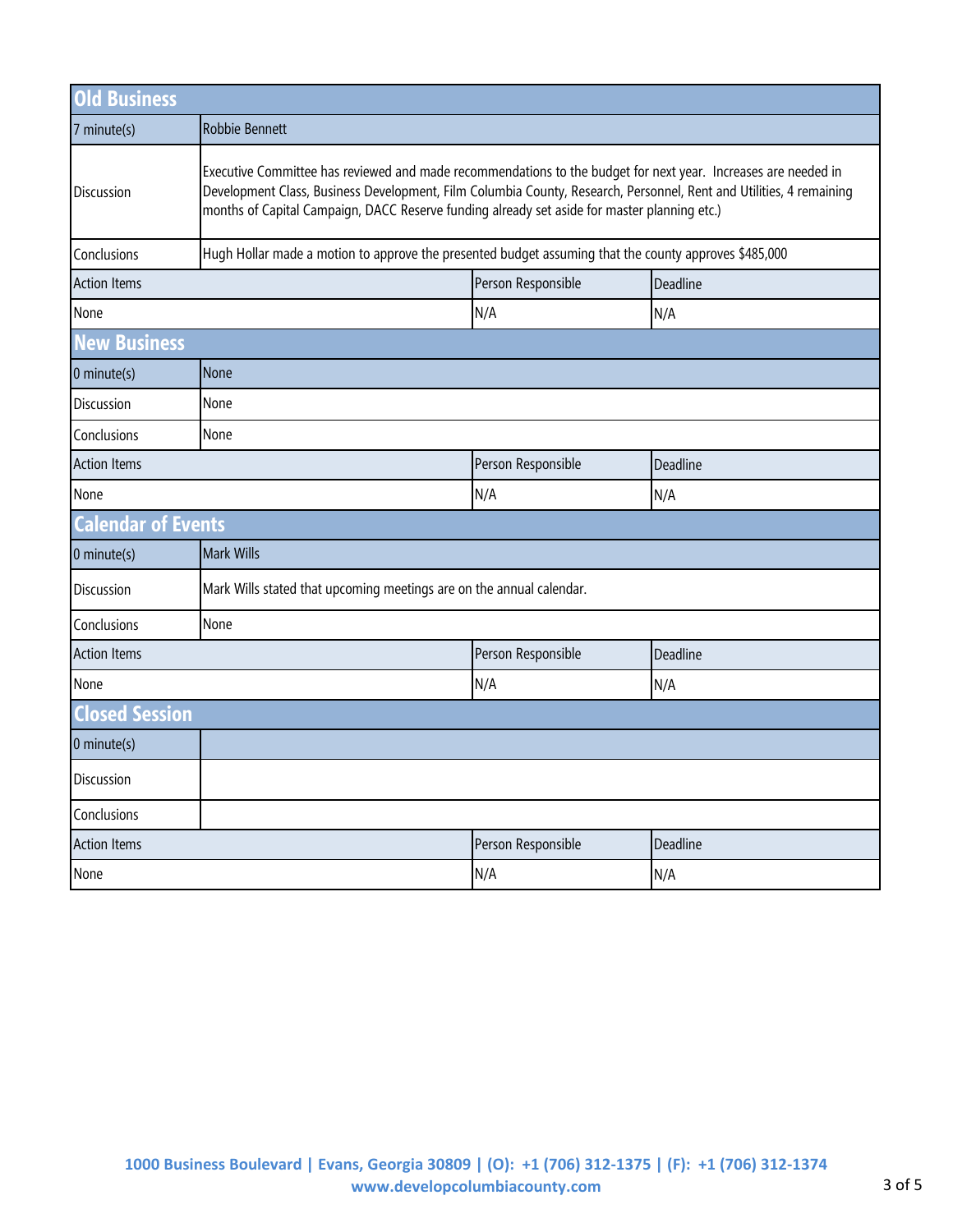| <b>Public Comments</b> |                                                                                                                                                                                                                                                                                                                                                                                                                                                                                                                                                                                                                                                                                                                         |                                                                                                                                                                                                                                                                                                                                                                                                                                                                                                                                                                                                                                                                                                                                                                                |          |  |  |  |
|------------------------|-------------------------------------------------------------------------------------------------------------------------------------------------------------------------------------------------------------------------------------------------------------------------------------------------------------------------------------------------------------------------------------------------------------------------------------------------------------------------------------------------------------------------------------------------------------------------------------------------------------------------------------------------------------------------------------------------------------------------|--------------------------------------------------------------------------------------------------------------------------------------------------------------------------------------------------------------------------------------------------------------------------------------------------------------------------------------------------------------------------------------------------------------------------------------------------------------------------------------------------------------------------------------------------------------------------------------------------------------------------------------------------------------------------------------------------------------------------------------------------------------------------------|----------|--|--|--|
| 12 minute(s)           | Tammy Shepherd, Dr. Tom Clark, Mark Hodges                                                                                                                                                                                                                                                                                                                                                                                                                                                                                                                                                                                                                                                                              |                                                                                                                                                                                                                                                                                                                                                                                                                                                                                                                                                                                                                                                                                                                                                                                |          |  |  |  |
| <b>Discussion</b>      | Tammy Shepherd shared:<br>Columbia County in the future.<br>* Executive Luncheon on June 6<br>* GA Chamber will host an event on June 27<br>program does for the kids and the community.<br>Dr. Tom Clark shared the following:<br>* 12 July DDEAMC Change of Command<br>* 18 July NSA-Georgia Change of Command<br>* 20-22 August TechNet<br>attendance                                                                                                                                                                                                                                                                                                                                                                | * Post-legislative breakfast went well and it was good to have Lt. Gov. Duncan here and that he will be working closely with<br>* Columbia County Chamber is focused on finishing it's accreditation submission by August 31st.<br>* State of the community address on September 12th.<br>* Jean Garniewicz commented on how wonderful the Chamber's Youth Leadership program was and how much the<br>* 6 June CCoE Change of Command on Barton Field<br>* 3 July 4th of July celebration & Fireworks (open post, adults need ID)<br>* 19 July 35th Signal Brigade Change of Command<br>- Youth Challenge Academy investing \$14M on Fort Gordon in FY20.<br>Cyber Warfare Support Battalion was activated last week with LTG Fogarty (now 20 to 30 folks will grow to 650) in |          |  |  |  |
|                        | Working to get MCA 1 moving - should be advertised for bid next week; award in August<br>USAF potentially has \$1.2M facility project at the end of this y ear<br>IGSA discussion with both Columbia & Richmond Counties<br>National Guard is a discussion to propose to build a National Guard Readiness Center<br>PENFED Credit Union is now opened back on post in the AAFES mall<br>Proposed 4 major barrack upgrades for next year - each would be larger than \$10M per project<br>Gate 6 - Scheduled to open October 2021<br>Gate 2 - Mitigation planning for Army Cyber arrival in June 2020 is underway<br>Mark Hodges commented that going on a Sunday to Fort Gordon to get your visitor badge is advisable. |                                                                                                                                                                                                                                                                                                                                                                                                                                                                                                                                                                                                                                                                                                                                                                                |          |  |  |  |
| Conclusions            | None                                                                                                                                                                                                                                                                                                                                                                                                                                                                                                                                                                                                                                                                                                                    |                                                                                                                                                                                                                                                                                                                                                                                                                                                                                                                                                                                                                                                                                                                                                                                |          |  |  |  |
| <b>Action Items</b>    |                                                                                                                                                                                                                                                                                                                                                                                                                                                                                                                                                                                                                                                                                                                         | Person Responsible                                                                                                                                                                                                                                                                                                                                                                                                                                                                                                                                                                                                                                                                                                                                                             | Deadline |  |  |  |
| None                   |                                                                                                                                                                                                                                                                                                                                                                                                                                                                                                                                                                                                                                                                                                                         | N/A                                                                                                                                                                                                                                                                                                                                                                                                                                                                                                                                                                                                                                                                                                                                                                            | N/A      |  |  |  |